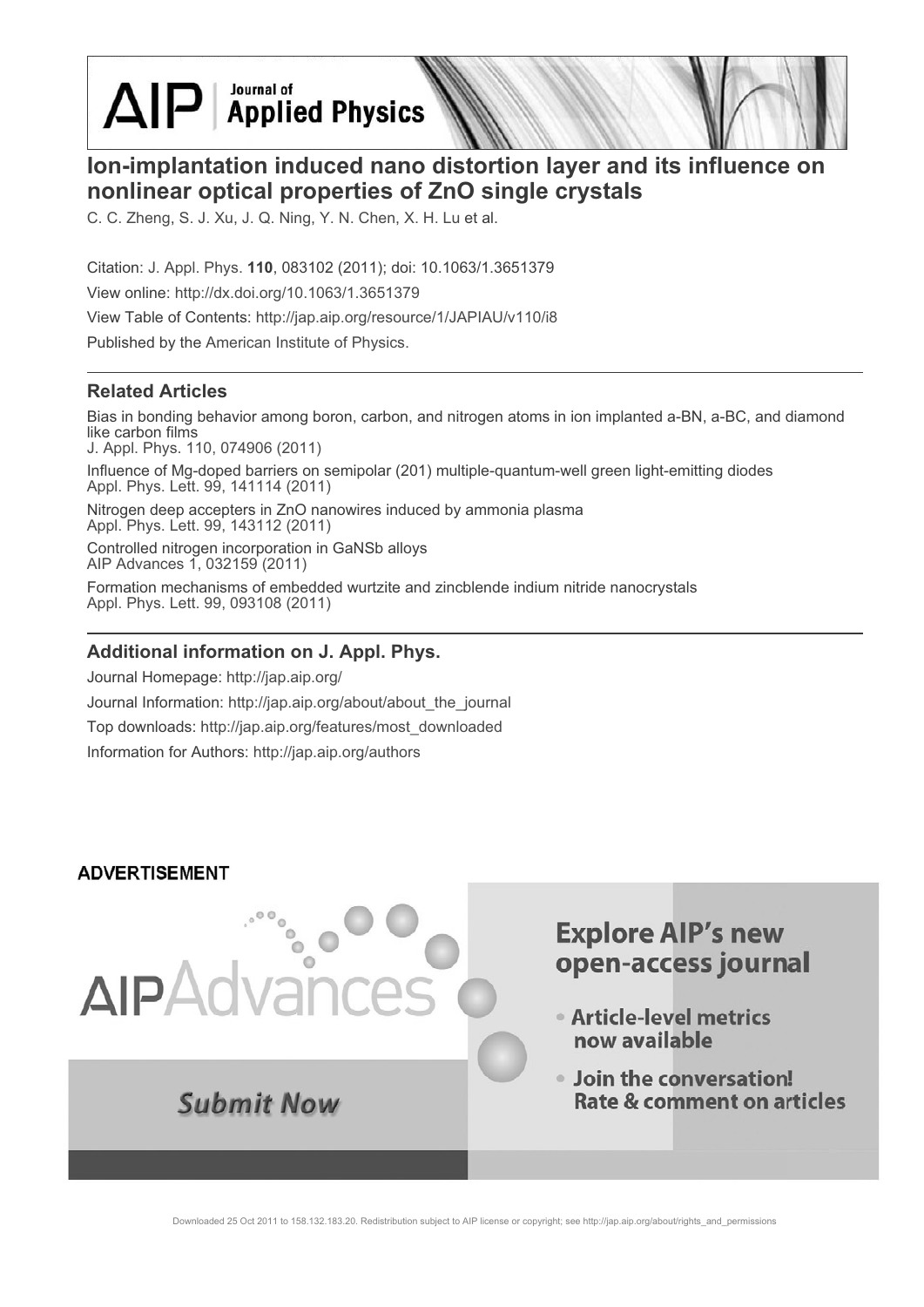## Ion-implantation induced nano distortion layer and its influence on nonlinear optical properties of ZnO single crystals

C. C. Zheng,<sup>1</sup> S. J. Xu,<sup>1,a)</sup> J. Q. Ning,<sup>1</sup> Y. N. Chen,<sup>1,b)</sup> X. H. Lu,<sup>2</sup> C.-C. Ling,<sup>2</sup> C. M. Che,<sup>3</sup> G. Y. Gao, $4\,$ J. H. Hao, $4\,$ G. Brauer, $5\,$ and W. Anwand $5\,$ 

<sup>1</sup>Department of Physics, HKU-CAS Joint Laboratory on New Materials, The University of Hong Kong, Pokfulam Road, Hong Kong, China

 $^{2}$ Department of Physics, The University of Hong Kong, Pokfulam Road, Hong Kong, China  $^3$ Department of Chemistry, Institute of Molecular Functional Materials, HKU-CAS Joint Laboratory on New Materials, The University of Hong Kong, Pokfulam Road, Hong Kong, China <sup>4</sup>Department of Applied Physics, The Hong Kong Polytechnic University, Hung Hom, Hong Kong, China 5<br>Institut für Strahlenphysik, Helmholtz-Zentrum Dresden-Rossendorf, Postfach 510119, D-01314 Dresden, Germany

(Received 11 July 2011; accepted 31 August 2011; published online 19 October 2011)

Second harmonic generation (SHG) and X-ray diffraction rocking curves of high-quality ZnO single crystals implanted by different ions (He, Cu, and Zn) were investigated. Interestingly, it was found that both He- and Zn-implanted samples show a convinced increment in SHG efficiency while the Cu-implanted one does not. X-ray diffraction rocking curves of the samples show satellite structures, and the simulations firmly reveal the formation of quasi-interfaces inside He- and Zn-implanted crystals. These quasi-interfaces lead to SHG improvement in the two samples. Polarization dependence of SHG of the samples on the excitation light also evidences this conclusion.  $\odot$  2011 American Institute of Physics. [doi:10.1063/1.3651379]

#### I. INTRODUCTION

In recent years, ZnO has attracted a renewed interest because of its potential applications in fabricating ultraviolet optoelectronic devices, laser diodes, solar cells, spintronics, and nonlinear optical devices.<sup>1,2</sup> In order to explore these potential applications, different treatments have been introduced to modify and manipulate properties of  $ZnO<sup>3</sup>$  In particular, as a well-established technique for modifying properties of semiconductors, ion-implantation has been used to manipulate the electric and thermal characters of ZnO, as well as its crystal structure and defect properties. $4-8$  As a standard second-order nonlinear optical process, second harmonic generation (SHG) has been increasingly studied in ZnO bulk crystals and nanostructures. $9-13$  However, to the best of our knowledge, there have been no reports about the study of nonlinear optical properties and X-ray diffraction (XRD) rocking curves of ionimplanted ZnO single crystals. In this article, we fill in this gap by presenting an interesting investigation on nonlinear optical properties of ZnO single crystals implanted by He, Cu, and Zn ions. Both He- and Zn-implanted samples show some improvement in SHG efficiency while the Cu-implanted one does not show observable change compared with the control sample. Xray rocking curve measurements reveal that formation of quasiinterfaces in He- and Zn-implanted samples is responsible for the observed SHG improvement in these two samples.

#### II. EXPERIMENTAL

High-quality ZnO single crystals (Cermet, Inc.) with a thickness of 0.5 mm were used in this study. They were synthesized by the melt grown method and polished on one face which is terminated by Zn. Their optical and crystalline quality were well confirmed by low temperature photoluminescence spectra which exhibit very intensive narrow bound exciton emissions and almost no impurity/defect related visible emission (not shown here). Three different ions, namely, He, Cu, and Zn were implanted into ZnO single crystals at room temperature, 300 and 300 $^{\circ}$ C, respectively. An equal fluence of  $10^{14}$  cm<sup>-2</sup> was used for all the three ions. Ion energies were 100, 100, and 500 keV for He, Cu, and Zn, respectively. The ion concentration profile inside ZnO substrates was calculated by the Monte Carlo program TRIM (Transport of Ions in Matter),  $^{14}$  and the results were shown in Fig. 1. As can be seen from Fig. 1, the penetration depth of He ions is much deeper than that of Cu ions for the same ion energy. Thermal annealing treatment was performed on the implanted samples in the atmosphere of argon gas at  $900\,^{\circ}$ C for 30 min for further investigations. For SHG measurements, a femtosecond laser with a pulse width of  $\sim 80$  fs and a repetition rate of 82 MHz, produced from a self-mode-locked Ti:sapphire oscillator (Tsunami) pumped by a 10 W solid-state laser (Millennia), was used as the excitation source. Emission signals from the samples were collected by a pair of lenses, analyzed by Acton SP305 monochromator, and detected with a Hamamatsu photomultiplier tube (R928). A standard lock-in amplification technique was used to improve the signal to noise ratio. A halfwave plate was used to rotate the polarization direction of the excitation beam. All SHG measurements were performed at room temperature. X-ray diffraction  $2\theta$  scanning and rocking

a)Author to whom correspondence should be addressed. Electronic mail: sjxu@hku.hk.

<sup>&</sup>lt;sup>b)</sup>Present address: Laboratoire "Materiaux et Phenomenes Quantiques," Universite Paris Diderot-Paris 7, 75013 Paris, France.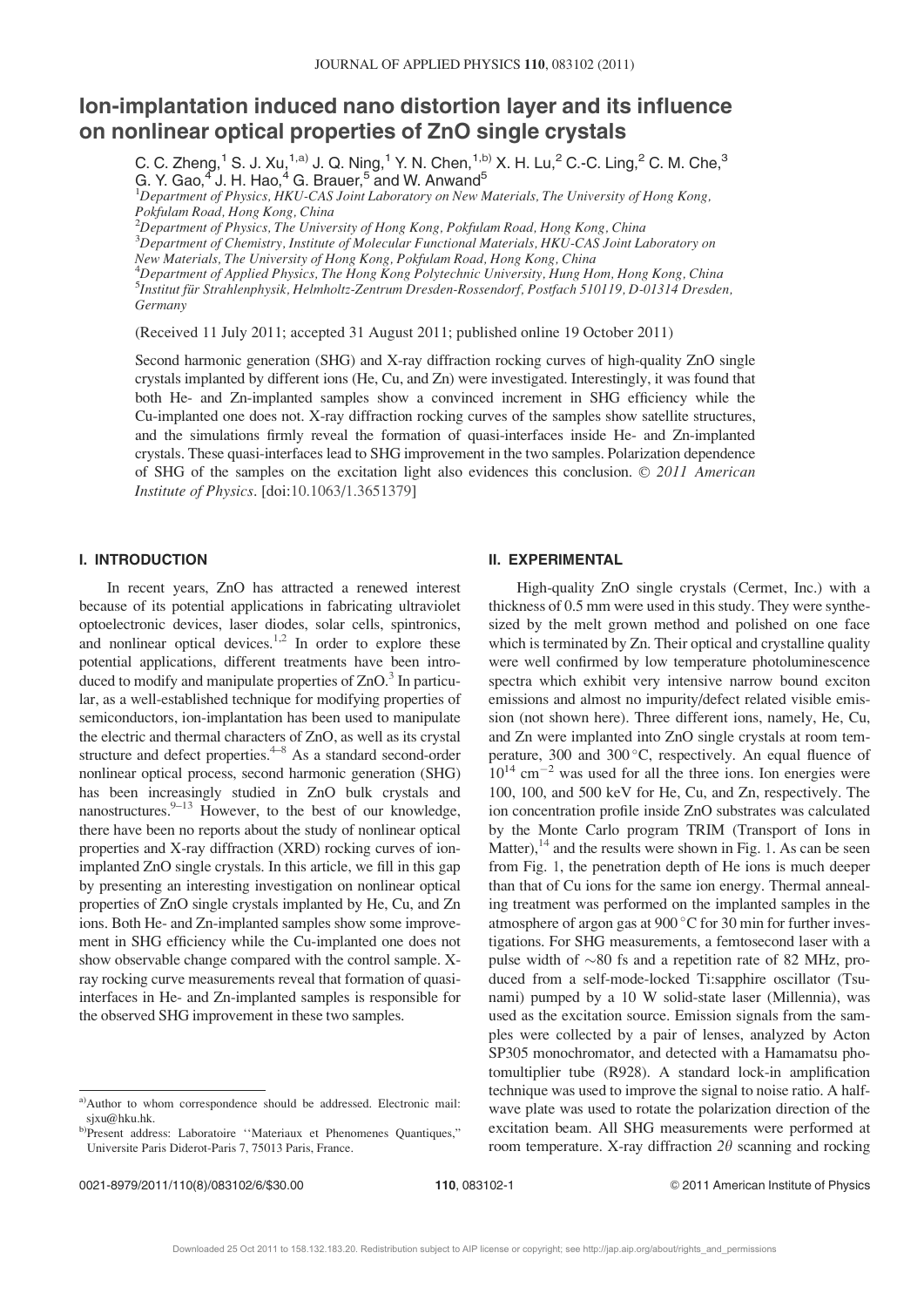

FIG. 1. (Color online) Ion concentration distributions vs depth calculated by TRIM. Rectangles  $+$  line for He ions in ZnO, circulars  $+$  line for Zn ions while triangles  $+$  line for Cu ions.

curves of the samples were conducted on an X-ray diffractometer (Bruker, AXS D8 Discover) at room temperature.

For SHG measurements, the incident angle of the excitation beam was about 26°. The collection direction was normal to the ZnO sample surface (parallel to the c-axis of the sample). The excitation beam was originally linear polarized in the vertical direction. Because of the relatively strong band-edge emission under two-photon excitation,<sup>10</sup> the wavelength of the excitation beam was chosen as  $\sim 840$  nm. During the SHG measurements, the power of the excitation beam was kept as a constant ( $\sim$ 400 mW) by using a neutral metallic filter. Under these conditions, both the band-edge emission and SHG signal were observed, as shown in Fig. 2.

#### III. RESULTS AND THEORETICAL ANALYSIS

Figure 2(a) shows the results for pre-annealed samples including one non-implanted sample, whereas Fig. 2(b) depicts the results for post-annealed ones. The spectra were normalized at the peak of the band-edge emission for a better comparison of the SHG signals. A double-Gaussian-function fitting was adopted to fit the band-edge emission  $(\sim 396 \text{ nm})$ and SHG ( $\sim$ 420 nm), and the same method was used in determining the relative intensity of the two peaks in excitation polarization dependence measurements. By taking and comparing the ratio of the integrated intensity of SHG signal to that of the band-edge emission between implanted and non-implanted samples, we can know that the ratios of preannealed sample implanted with  $He<sup>+</sup>$  increases by 16% and by 17% after annealing. Increment of the ratio of Znimplanted sample was 23%. However, the increment drops to 12% after experiencing post-implantation annealing. It seems that Cu implantation did not have significant influence on SHG efficiency of ZnO. As seen below, theoretical analysis and arguments on the experimental results were given.

Compared with the non-implanted sample, there is an additional quasi-interface forming at a short distance from the sample surface in the ion-implanted ZnO samples. Within this quasi-interface region, there are higher concen-



FIG. 2. (Color online) Emission spectra from pre-annealed samples (a) and post-annealed samples (b), compared with the as-grown one (solid line). In (a) and (b), solid squares for Cu-implanted sample, solid circles for Heimplanted and solid triangles for Zn-implanted. For clear comparison, the band-edge emissions of all the samples were renormalized.

trations of implanted ions and induced disorders. Such quasiinterface shall be responsible for the observed improvement in SHG efficiency of the implanted samples. Treating the effect of the quasi-interface inside the crystal as "a thin  $film$ <sup> $15$ </sup> we can develop a simple interpretation to the experimental results. For the non-implanted sample, SHG comes from two parts and can be expressed  $as<sup>16</sup>$ 

$$
I_{SHG} = I_{SHG}^B + I_{SHG}^S,\tag{1}
$$

where  $I_{SHG}^B$  represents the contribution from the bulk, and  $I_{SHG}^S$  the contribution from the surface. For ion-implanted samples, one additional term should be added to the righthand side of Eq. (1),  $I_{SHG}^F$ , taking into account the contribution from the thin film. For a film thickness that is comparable with the wavelength of the fundamental beam, the SHG from the film is proportional to the square of the film thickness and the effective second-order susceptibility, $17$ 

$$
I_{SHG}^F \propto d^2 \cdot \left| \chi_{\text{eff}}^{(2)} \right|^2,\tag{2}
$$

where *d* denotes the thickness of the film and  $\chi_{eff}^{(2)}$  the effective second-order susceptibility. Simply supposing that  $\chi_{eff}^{(2)}$ is the same for the thin films induced by different ionimplantations, the main parameter affecting SHG would be the film thickness. Considering the ion concentration profiles, we have two approaches to evaluate the film thickness: (I) the distance from the crystal surface to the ion concentration peak and (II) the full width at half maximum of the ion concentration profile. For method (I), the thicknesses were estimated as 37.5, 215.0, and 477.0 nm for Cu-, Zn-, and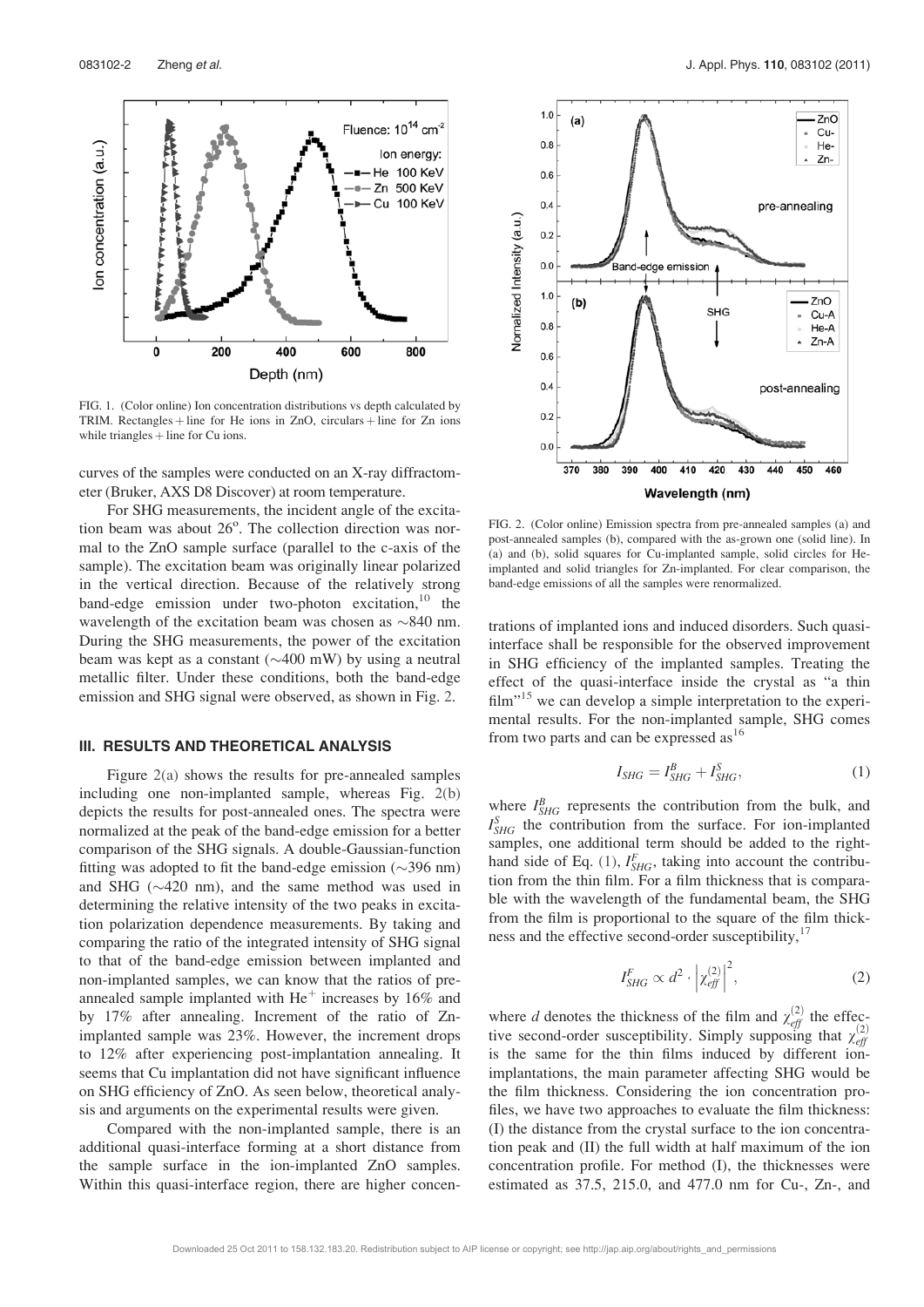He-implanted samples, respectively; while for method (II), the thickness as 48.0, 185.0, and 207.0 nm for Cu-, Zn-, and He-implanted samples, respectively. From the experimental results, method (II) seems more reasonable as the improvement of SHG efficiency of Zn- and He-implanted samples is more noticeable than that of the Cu-implanted sample.

To further investigate the influence of ion-implantation on SHG of ZnO single crystals, the excitation polarization dependence of SHG and the band-edge emission from the preannealed samples with and without ion-implantation was measured. Figure 3(a) depicts the results from the nonimplanted sample, while Fig. 3(b) for the Zn-implanted sample. Results (not shown here) measured from He-implanted sample were similar to those from Zn-implanted sample. Solid triangles represent the SHG signal while solid circles for the band-edge emission. Again, the polarization dependence measurements show additional evidence for the improvement of SHG in the ion-implanted samples. It is known that SHG intensity is proportional to the square of second-order polarization induced by the fundamental beam,  $16,18$ 

$$
I_{SHG} \propto \left[ P^{(2)}(\omega = 2\omega_0) \right]^2, \tag{3}
$$

where  $P^{(2)}(\omega = 2\omega_0) = \chi_{ijk}^{(2)} E_j E_k$ ,  $\chi_{ijk}^{(2)}$  is the second-order susceptibility of the crystal. Since wurtzite ZnO crystal belongs to the  $C_{6v}$  (or 6 mm) point group symmetry, and under Kleinman symmetry conditions, its two nonzero second-order susceptibility elements are  $\chi^{(2)}_{zzz} = -14.31 \text{pm/V}$ , and  $\chi^{(2)}_{zxx} = 1.36 \text{pm}/\text{V}$ .<sup>19</sup> Considering that the incident angle is  $\sim$ 26<sup>o</sup> in the present study, the second-order susceptibility as



FIG. 3. (Color online) Measured dependence of integrated intensity of SHG (solid circles) and band-edge emission (solid squares) on polarization of the excitation beam: (a) As-grown ZnO; (b) Zn-implanted ZnO. The solid line represents a theoretical polarization dependence of the standard SHG signal.

a function of the linear polarization angle  $\varphi$  of the incident fundamental beam can be derived as

$$
P^{(2)}(\omega = 2\omega_0) \propto 2.73 \sin^2 \varphi. \tag{4}
$$

Calculated dependence (solid line) of an ideal SHG signal on the polarization of incident fundamental beams using Eqs. (3) and (4) is shown in Fig. 3. Compared with the nonimplanted sample, relatively stronger SHG dependence on the excitation polarization direction in Zn- and He-implanted samples were observed, indicating the enhanced SHG efficiency in these ion-implanted samples.

The possible influence of thermal annealing on the SHG in the ion-implanted samples was also investigated as thermal treatment can have significant impact on disorder recovery. The results are shown in Fig. 2(b). As expected, the SHG signals from the annealed ion-implanted samples exhibits some degradation possibly due to disorder improvement and recrystallization.20 As for the Cu-implanted sample, no noticeable change of SHG efficiency was observed before and after thermal annealing due to the shallow and narrow copper ion distribution in ZnO. The XRD patterns shown and discussed below from the samples give interesting and positive information, which is consistent with the SHG observations.

Figure 4 shows measured XRD rocking curves of the ZnO samples and the inset of Fig. 4(a) depicts the XRD 2 $\theta$  scanning pattern of the as-grown sample. Within the  $2\theta$  scanning range  $(30^\circ - 70^\circ)$ , only one peak around  $34.42^\circ$  was observed for all the samples, which was assigned to the [002] peak from hexagonal ZnO (PDF pattern: 36-1451). However, a remarkable difference between the rocking curves of the samples was interestingly observed. As seen from Fig. 4, for pre-annealed Cu-implanted ZnO, its rocking curve is almost the same as the as-grown one. This is consistent with the SHG result that no improvement of SHG was observed from the Cu-implanted one. In contrast to the case of Cu-implanted sample, the



FIG. 4. (Color online) XRD rocking curves of the ZnO samples: (a) and (b) for Cu-implanted ZnO before and after thermal annealing, respectively; (c) and (d) for He-implanted; (e) and (f) for Zn-implanted. The solid line in Fig. 4(a) is for the as-grown ZnO. The inset in Fig. 4(a) shows XRD 2 $\theta$  scanning pattern of the as-grown ZnO. The solid lines (gray color) in (c), (d), (e), and (f) are the simulation results for the corresponding XRD rocking curves, respectively.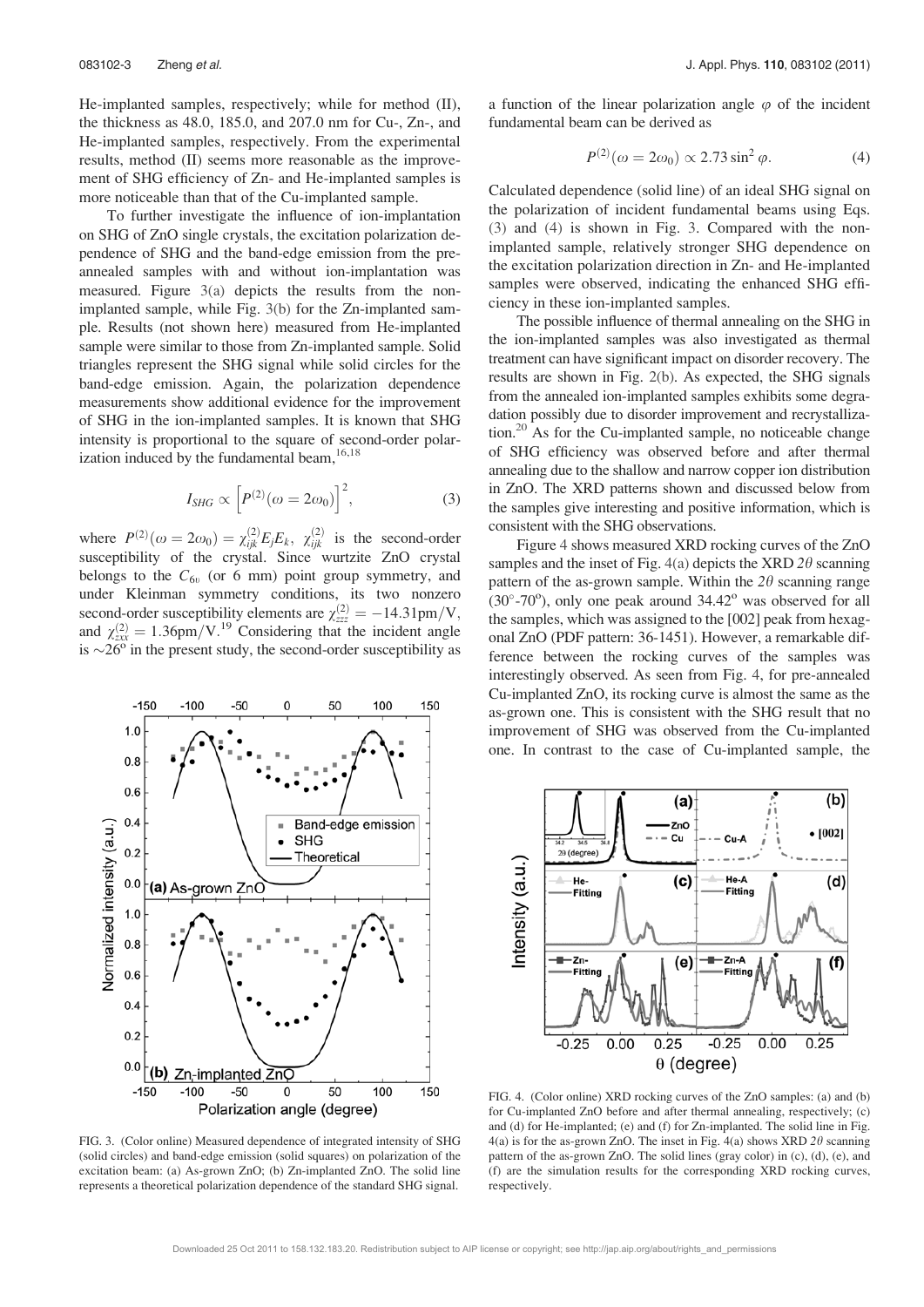rocking curves of He- and Zn-implanted samples show several satellite peaks, indicating the formation of coarse-grains or quasi-interfaces in these ion-implanted samples. Generally, XRD rocking curves of multiple layered heterostructures like superlattices and even ion-implanted semiconductors exhibit several satellite peaks. $2^{1-23}$  The formation of quasi-interfaces inside ion-implanted crystals will certainly cause some improvement of the SHG efficiency due to the contribution of these symmetry breaking interfaces to the nonlinear coefficient.13,16,24 The rocking curves of annealed ion-implanted samples are also consistent with the SHG results.

A kinematical model<sup>25</sup> developed from the uniform single crystal dynamical theory<sup>26</sup> was adopted to explain the formation of quasi-interfaces by fitting the XRD rocking curves. The model includes depth-dependent strain and spherically symmetric Gaussian distribution of randomly displaced atoms. Depth-dependent strain distributions are represented by a set of independently but coherently diffracting laminae oriented parallel to the surface. Each lamina contains many unit cells and has uniform strain. Random displacements/damages are treated through their effect on the mean structure factor in each lamina.

The plane-wave dynamical theory predicts that for unit electric field amplitude incident on the surface of an isolated, uniform, non-absorbing, single crystal plate, the diffracted amplitude at the same surface is<sup>26</sup>

$$
E_D = e^{-i2\pi \left(\mathbf{K}_0^{\text{e}} + \mathbf{B}_H\right) \cdot \mathbf{r}} D_D,\tag{5}
$$

where  $K_0^e$  is the incident external wavevector,  $|K_0^e|$  $= I/\lambda$ ,  $\mathbf{B}_{\mathbf{H}}$  is the reciprocal lattice vector, **r** is the vector from origin (chosen on the surface). If the plate thickness and/or the structure factor are sufficiently small,  $D<sub>D</sub>$  can be written as

$$
D_K = i\frac{F_H}{|F_H|}\sqrt{|b|}e^{-iAY}\frac{\sin(AY)}{AY},\tag{6}
$$

where  $F_H$  is the structure factor,  $b = \gamma_0/\gamma_H$ ;  $\gamma_0$ ,  $\gamma_H$  are direction cosines of incident and diffracted wavevectors, respectively, from the inward normal to the surface,

$$
A = r_e \frac{\lambda |F_H|}{V} \frac{t}{\sqrt{|\gamma_0 \gamma_H|}},\tag{7}
$$

where  $r_e = e^2/mc^2$  is the classical electron radius, V is the volume of unit cell,  $t$  is the plate thickness,

$$
Y = \frac{\psi_0(1-b) + b\alpha}{2\sqrt{|b|}|\psi_H|},
$$
\n
$$
\psi_{0,H} = -r_e \frac{\lambda^2 F_{0,H}}{\pi V},
$$
\n
$$
\alpha = -2\Delta\theta \sin 2\theta_B,
$$
\n
$$
\Delta\theta = \theta - \theta_B,
$$
\n
$$
\theta_B \text{ is the Bragg angle.}
$$
\n(8)

Equations (6)–(8) are valid only for  $\sigma$ -polarization. For  $\pi$ -polarization  $F_H$  is replaced by  $F_H \cos 2\theta_B$ . If the lattice is strained in a direction perpendicular to the sample surface, the corresponding change in Eqs. (8) is

$$
\Delta\theta \to \Delta\theta + \epsilon^{\perp} \left[ |\gamma_H| \sqrt{1 - \gamma_H^2} + \gamma_H^2 \tan \theta_B \right]. \tag{9}
$$

Here  $\epsilon^{\perp}$  is the strain and correction includes changes in the direction and magnitude of the reciprocal lattice vector.

For ion-implanted crystals, a significant fraction of atoms may be displaced from lattice positions, which may lead to the formation of quasi-interfaces in the implanted region. The statistical distribution of displacements  $\Delta r_i$  away from lattice j is described by a function  $\rho(\Delta r_i)$ . Such a distribution will result in a mean structure factor

$$
\langle F_H \rangle = \sum_j f_j \int d^3r \rho (\Delta \mathbf{r_j}) e^{-i2\pi \mathbf{B_H} \cdot (\mathbf{r_j} + \Delta \mathbf{r_j})}, \qquad (10)
$$

where  $f_i$  is the atomic scattering factor for site j, located at  $\mathbf{r}_i$ in an undamaged crystal. If the same spherically symmetric Gaussian form is assumed for all sites, the mean structure factor becomes

$$
\langle F_H \rangle = \exp(-\frac{8\pi^2}{\lambda^2}\sin^2\theta_B U^2)F_H^0,\tag{11}
$$

where  $F_H^0$  corresponds to undamaged crystal and U is the standard deviation of displacements.

Strain and damage distributions are represented by a set of discrete laminae oriented parallel to the surface. Each lamina contains a large number of unit cells, but is sufficiently thin so that extinction and normal absorption within the lamina are negligible. Each lamina has its own uniform strain  $\epsilon^{\perp}$ and random displacement standard deviation U. Dynamical interactions among different laminae are neglected, as is the effect of extinction on the incident wave. The total diffracted amplitude is then the sum of coherently interfering functions of the type shown in Eqs. (6), adjusted for phase lags and normal absorption during traversal through the crystal. Although usually extinction is stronger than normal absorption, for depth-dependent strain distributions the latter can be more important, which is the case of ion-implanted crystals. With these considerations, the total amplitude from N laminae can be written as

$$
E_N = i \frac{F_H}{|F_H|} \sqrt{|b|} \sum_{j=1}^N a_j e^{-i(A_j Y_j + \phi_j)} \frac{\sin(A_j Y_j)}{Y_j}
$$
 (12)

where

$$
a_j = \exp[-\mu \frac{\gamma_0 + |\gamma_H|}{2|\gamma_0 \gamma_H|} \sum_{l=j+1}^N t_l]; \quad a_N = 1,
$$
  
\n
$$
\mu = \frac{2\lambda}{V} r_e \text{Im}(F_0),
$$
  
\n
$$
t_l = \text{ thickness of lamina } l,
$$
  
\n
$$
\phi_j = 2 \sum_{l=1}^{j-1} A_l Y_l; \quad \phi_1 = 0,
$$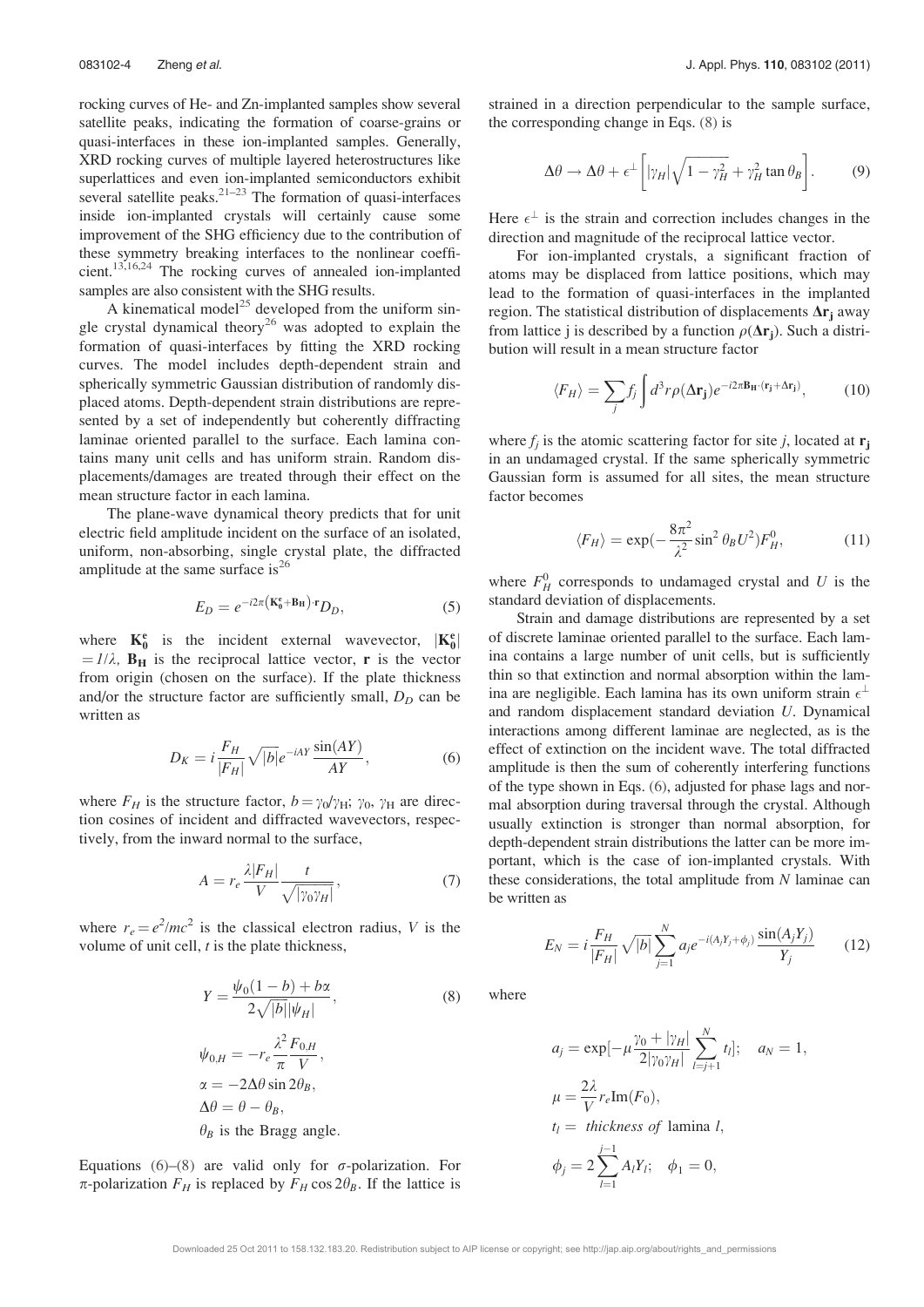

FIG. 5. (Color online) Strain profiles used for simulation of the XRD rocking curves of He- and Zn-implanted samples. He-implanted samples: preannealed (solid lines, marked by He); post-annealed (dotted lines, marked by He-A). Zn-implanted ones: pre-annealed (dashed lines, marked by Zn); post-annealed (dashed-dotted lines, marked by Zn-A).

and the previously defined variables Y and A are now subscripted to indicate dependence on strain and damage. In addition, since Eqs. (12) will be used to determine strain relative to virgin crystal, the refraction correction  $\psi_0(1-b)$  in the definition of Y in Eqs. (8) is neglected. The total calculated intensity would be the sum of layer and substrate intensities, which is

$$
R_T = \frac{1 + \cos^4 2\theta_B}{1 + \cos^2 2\theta_B} \frac{|\gamma_H|}{\gamma_H} E_N E_N^* + R_S,
$$
 (13)

where the first factor represents the relative abundance of  $\sigma$ - and  $\pi$ -polarization in double crystal diffractometry,  $|\gamma_H|/\gamma_0$ relates intensity to power, and  $Rs$  is the substrate contribution which is taken as a Gaussian profile.

For fitting the XRD rocking curves, the thickness of each lamina is the same and chosen to be in the range of tens nm (80 nm for He-implanted samples; 50 nm for Zn-implanted samples). The number of laminae ( $N = 10$  in all simulations) is determined by the lamina thickness and the total thickness of the ion-implanted region which is indicated by ion concentration profile calculated by the Monte Carlo program TRIM. The simulation results were shown in gray lines for the corresponding XRD rocking curves in Figs. 4(c), 4(d), 4(e), and 4(f), respectively. The strain values of each lamina along the c-axis of the crystal are given from the fitting parameters. A negative strain profile (compressive strain) was found for Heimplanted samples, both pre- and post-annealed ones. For Znimplanted samples, both positive and negative strains were revealed for the best fitting results, which were similar to the simulation results of As-implanted silicon.<sup>23</sup> Figure 5 shows the strain profile of all four samples extracted from the fitting results. The strain in the ion-implanted region was induced by substitutions and interstitial of original lattice sites by implanted ions and the vacancy-interstitial pairs caused by the collision of foreign ions with atoms of the target. $27$  It seems that Zn ions with high ion energy had more prominent effects of introducing structural defects. The simulation results of XRD rocking curves of both He- and Zn-implanted samples confirm that an overall strain layer was formed near the surface of the samples, which would cause the improvement of SHG efficiency.

#### IV. CONCLUSIONS

In summary, SHG and XRD rocking curves of ZnO single crystals implanted by He, Cu, and Zn were experimentally investigated. It has been shown that ion-implantation can lead to some improvement of SHG efficiency if quasiinterfaces form in implanted samples. The polarization dependence of SHG signals on the excitation light and XRD results also support this conclusion.

#### ACKNOWLEDGMENTS

This work was financially supported by HK RGC-GRF Grants (No. HKU 7056/06P) and Joint Research Fund for Overseas Chinese, Hong Kong and Macau Scientists of NSFC (No. 61028012). This work was also partially supported by University Grants Committee Areas of Excellence Scheme of the Hong Kong Special Administrative Region, China (Project No. [AoE/P-03/08]).

- <sup>1</sup>Ü. Özgür, Y. I. Alivov, C. Liu, A. Teke, M. A. Reshchikov, S. Dogan, V. Avrutin, S. J. Cho, and H. Morkoç, J. Appl. Phys. 98, 041301 (2005).
- <sup>2</sup>C. Klingshirn, J. Fallert, H. Zhou, J. Sartor, C. Thiele, F. Maier-Flaig, D. Schneider, and H. Kalt, Phys. Status Solidi B 247, 1424 (2010).
- <sup>3</sup>S. J. Pearton, D. P. Norton, K. Ip, Y. W. Heo, and T. Steiner, Prog. Mater. Sci. 50, 293 (2005).
- <sup>4</sup>S. O. Kucheyev, P. N. K. Deenapanray, C. Jagadish, J. S. Williams, M. Yano, K. Koike, S. Sasa, M. Inoue, and K. Ogata, Appl. Phys. Lett. 81, 3350 (2002).
- 5 S. O. Kucheyev, C. Jagadish, J. S. Williams, P. N. K. Deenapanray, M. Yano, K. Koike, S. Sasa, M. Inoue, and K. Ogata, J. Appl. Phys. 93, 2972 (2003).
- 6 V. A. Coleman, H. H. Tan, C. Jagadish, S. O. Kucheyev, and J. Zou, Appl. Phys. Lett. 87, 231912 (2005).
- ${}^{7}$ A. Y. Azarov, S. O. Kucheyev, A. I. Titov, and P. A. Karaseov, J. Appl. Phys. 102, 083547 (2007).
- <sup>8</sup>C. Y. Zhu, C. C. Ling, G. Brauer, W. Anwand, and W. Skorupa, Microelectron. J. 40, 286 (2009).
- <sup>9</sup>G. Wang, G. T. Kiehne, G. K. L. Wong, J. B. Ketterson, X. Liu, and R. P.
- H. Chang, Appl. Phys. Lett. 80, 401 (2002). <sup>10</sup>D. C. Dai, S. J. Xu, S. L. Shi, M. H. Xie, and C. M. Che, IEEE Photonics
- Technol. Lett. 18, 1533 (2006). <sup>11</sup>T. Voss, I. Kudyk, L. Wischmeier, and J. Gutowski, Phys. Status Solidi B
- **246**, 311 (2009).  $12B$ . P. Mehl, R. L. House, A. Uppal, A. J. Reams, C. Zhang, J. R. Kirsch-
- brown, and J. M. Papanikolas, J. Phys. Chem. A 114, 1241 (2010). <sup>13</sup>S. L. Shi. S. J. Xu, Z.-X. Xu, V. A. L. Roy, and C.-M. Che, Chem. Phys.
- 
- Lett. **506**, 226 (2011).<br><sup>14</sup>J. F. Ziegler, see http://www.srim.org for SRIM & TRIM.<br><sup>15</sup>J. M. Mayer, L. Eriksson, and J. A. Davies, *Ion Implantation in Semicon-<br><i>ductors* (Academic, New York, 1970).
- <sup>16</sup>Y. R. Shen, *The Principles of Nonlinear Optics* (Academic, New York,
- 
- 1993).<br><sup>17</sup>N. Bloembergen and P. S. Pershan, Phys. Rev. **128**, 606 (1962).<br><sup>18</sup>H. Yang, S. J. Xu, Q. Li, and J. Zhang, Appl. Phys. Lett. **88**, 161113<br>(2006).
- $^{19}$ G. Wang, G. K. L. Wong, and J. B. Ketterson, Appl. Opt. 40, 5436 (2001).  $^{20}$ H. H. Tan, J. S. Williams, J. Zou, D. J. H. Cockayne, S. J. Pearton, J. C.
- Zolper, and R. A. Stall, Appl. Phys. Lett. <sup>72</sup>, 1190 (1998). 21D. Pan, Y. P. Zeng, J. Wu, H. M. Wang, C. H. Chang, J. M. Li, and M. Y.
- Kong, Appl. Phys. Lett. 70, 2440 (1997).<br><sup>22</sup>S. J. Xu, H. Wang, Q. Li, M. H. Xie, X. C. Wang, W. J. Fan, and S. L. Feng, Appl. Phys. Lett. 77, 2130 (2000).
- $^{23}$ M. Nemiroff and V. S. Speriosu, J. Appl. Phys. **58**, 3735 (1985).